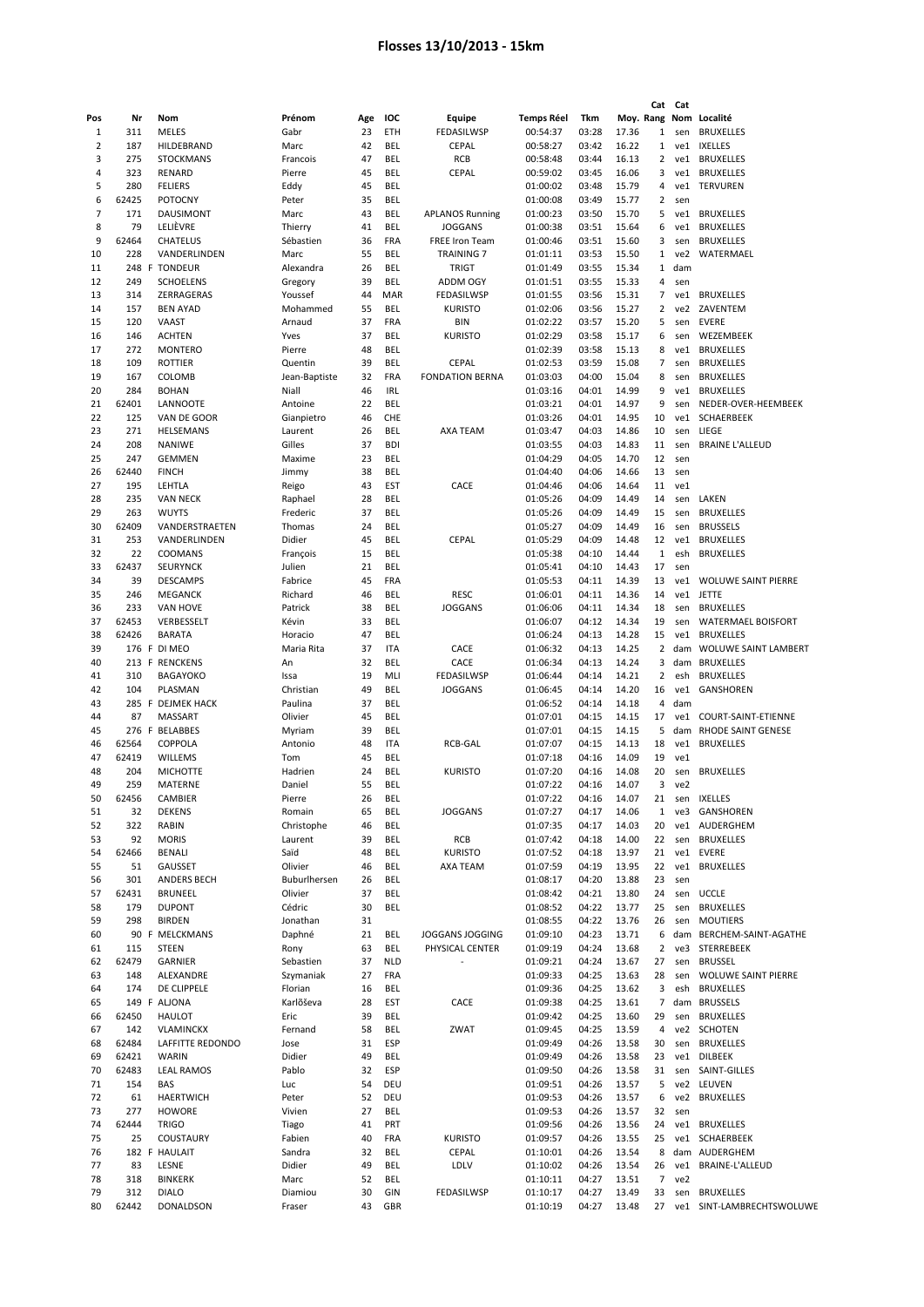| 81         | 170           |    | <b>DAMSTEN</b>                  | Thierry          | 49       | <b>FIN</b>        |                         | 01:10:23             | 04:28          | 13.47          | 28             | ve1           |                             |
|------------|---------------|----|---------------------------------|------------------|----------|-------------------|-------------------------|----------------------|----------------|----------------|----------------|---------------|-----------------------------|
| 82         | 9             |    | <b>BERREWAERTS</b>              | Etienne          | 59       | BEL               | <b>USBW</b>             | 01:10:25             | 04:28          | 13.46          | 8              | ve2           | <b>CEROUX MOUSTY</b>        |
|            |               |    |                                 |                  |          |                   |                         |                      |                |                |                |               |                             |
| 83         | 62441         |    | DE DECKER                       | Matthieu         | 26       | BEL               |                         | 01:10:25             | 04:28          | 13.46          | 34             | sen           |                             |
| 84         |               |    | 26 F CRAVETTO                   | Rossella         | 32       | ITA               | <b>ASD DRAGONERO</b>    | 01:10:30             | 04:28          | 13.45          | 9              |               | dam BRUXELLES               |
| 85         | 173           |    | <b>DECLERCQ</b>                 | Joe              | 55       | BEL               | <b>CEPAL</b>            | 01:10:33             | 04:28          | 13.44          | 9              | ve2           | <b>BRUXELLES</b>            |
| 86         | 94            |    | <b>NAIF</b>                     | Jérôme           | 30       | BEL               |                         | 01:10:48             | 04:29          | 13.39          | 35             | sen           | <b>BRUXELLES</b>            |
| 87         | 244           |    | <b>MILLS</b>                    | Timothy          | 51       | <b>BEL</b>        | <b>RCB</b>              | 01:10:52             | 04:30          | 13.38          | 10             | ve2           | RIXENSART                   |
| 88         | 62430         |    | <b>VAN HOUTE</b>                |                  | 33       |                   |                         | 01:10:56             | 04:30          | 13.37          | 36             |               |                             |
|            |               |    |                                 | Nicolas          |          |                   |                         |                      |                |                |                | sen           |                             |
| 89         | 279           |    | PEELS                           | Frederik         | 37       | BEL               |                         | 01:10:57             | 04:30          | 13.36          | 37             | sen           |                             |
| 90         | 320           |    | SAINLEZ                         | Michel           | 42       | BEL               |                         | 01:10:58             | 04:30          | 13.36          | 29             | ve1           |                             |
| 91         | 184           |    | HERZL                           | Pierre-Yves      | 46       | BEL               | <b>CEPAL</b>            | 01:11:05             | 04:30          | 13.34          | 30             |               | ve1 AUDERGHEM               |
| 92         | 199           |    | <b>LISONS</b>                   | Marc             | 53       | BEL               | <b>AG INSURANCE</b>     | 01:11:21             | 04:31          | 13.29          | 11             | ve2           | OVERIJSE                    |
|            |               |    |                                 |                  |          |                   |                         |                      |                |                |                |               |                             |
| 93         |               |    | 62404 F MICHIELS                | Muriel           | 37       | <b>BEL</b>        |                         | 01:11:33             | 04:32          | 13.25          | 10             |               | dam WEMMEL                  |
| 94         | 62            |    | <b>HEMERYCK</b>                 | Olivier          | 29       | DEU               | <b>KURISTO</b>          | 01:11:44             | 04:33          | 13.22          | 38             | sen           | <b>BRUXELLES</b>            |
| 95         | 62438         |    | LEVACQ                          | Guy              | 67       | BEL               |                         | 01:11:50             | 04:33          | 13.20          | 3              | ve3           | <b>BRUXELLES</b>            |
| 96         | 270           |    | <b>TORDOIR</b>                  | Eric             | 51       | BEL               |                         | 01:11:55             | 04:34          | 13.18          | 12             | ve2           |                             |
|            |               |    |                                 |                  |          |                   |                         |                      |                |                |                |               |                             |
| 97         | 62458         |    | POTTY                           | Laurent          | 38       | BEL               | RCB                     | 01:11:56             | 04:34          | 13.18          | 39             | sen           | LIMELETTE                   |
| 98         | 62494         |    | DE MARNIX                       | Guillaume        | 29       | BEL               |                         | 01:12:15             | 04:35          | 13.12          | 40             | sen           | <b>JODOIGNE</b>             |
| 99         | 289           |    | <b>KIRVYN</b>                   | Pierre-Alban     | 37       | GBR               |                         | 01:12:32             | 04:36          | 13.07          | 41             | sen           |                             |
| 100        | 38            |    | <b>DEPOUILLE</b>                | Henri-François   | 35       | BEL               |                         | 01:12:46             | 04:37          | 13.03          | 42             | sen           | NIVELLES                    |
| 101        | 80            |    | LEMAIRE                         | Jean-François    | 34       | BEL               |                         | 01:12:48             | 04:37          | 13.02          | 43             | sen           | LAEKEN                      |
|            |               |    |                                 |                  |          |                   |                         |                      |                |                |                |               |                             |
| 102        | 44            |    | <b>DREZE</b>                    | Christian        | 50       | BEL               | <b>NAC</b>              | 01:13:03             | 04:38          | 12.98          | 13             |               | ve2 NIVELLES                |
| 103        | 62434         |    | <b>STOESSER</b>                 | Gregory          | 43       | BEL               |                         | 01:13:10             | 04:38          | 12.96          | 31             | ve1           | <b>BEERSEL</b>              |
| 104        | 62471         |    | RENAULD                         | Benjamin         | 21       | BEL               |                         | 01:13:17             | 04:39          | 12.94          | 44             | sen           | KRAAINEM                    |
| 105        | 226           |    | VANDERGEETEN                    | Jeoffrey         | 34       | BEL               | RCB                     | 01:13:20             | 04:39          | 12.93          | 45             | sen           | <b>WOLUWE SAINT LAMBERT</b> |
|            |               |    |                                 |                  |          |                   |                         |                      |                |                |                |               |                             |
| 106        |               |    | 145 F WYNGARD                   | Clare            | 52       | GBR               | <b>DULWICH RUNNERS</b>  | 01:13:31             | 04:40          | 12.90          | $\mathbf{1}$   | ai2           | <b>BRUSSELS</b>             |
| 107        | 129           |    | <b>VAN DOREN</b>                | Christian        | 50       | <b>BEL</b>        | <b>RCB</b>              | 01:13:33             | 04:40          | 12.89          | 14             | ve2           | SAINT-GILLES                |
| 108        | 156           |    | <b>BAYOT</b>                    | Bernard          | 51       | BEL               | <b>CEPAL</b>            | 01:13:51             | 04:41          | 12.84          | 15             | ve2           | <b>BRUXELLES</b>            |
| 109        | 62455         |    | <b>HOLLIS</b>                   | Geoff            | 54       |                   |                         | 01:13:56             | 04:41          | 12.82          | 16             | ve2           |                             |
|            |               |    |                                 |                  |          |                   |                         |                      |                |                |                |               |                             |
| 110        | 134           |    | VANHEMELRYCK                    | Daniel           | 46       | BEL               | AXA TEAM                | 01:14:02             | 04:42          | 12.81          | 32             | ve1           | WAVRE                       |
| 111        | 230           |    | <b>VAN DONGHEN</b>              | Patrice          | 31       | BEL               |                         | 01:14:13             | 04:42          | 12.77          | 46             | sen           | <b>ITTRE</b>                |
| 112        | 190           |    | <b>KUPCSIK</b>                  | Laszlo           | 35       | <b>HUN</b>        | <b>BRUSSELS RUNNERS</b> | 01:14:20             | 04:43          | 12.75          | 47             | sen           | WATERMAEL-BOITSFORT         |
| 113        | 308           |    | <b>BLUCK</b>                    | Grégory          | 43       | <b>BEL</b>        | FEDASILWSP              | 01:14:22             | 04:43          | 12.75          | 33             | ve1           | <b>BRUXELLES</b>            |
|            | 62463         |    | PARFONDRY                       |                  | 30       | BEL               |                         | 01:14:29             | 04:43          | 12.73          | 48             |               |                             |
| 114        |               |    |                                 | Marc             |          |                   |                         |                      |                |                |                | sen           | <b>BRUXELLES</b>            |
| 115        | 62460         |    | VANDEVEYNE                      | Patrick          | 50       | <b>BEL</b>        |                         | 01:14:32             | 04:43          | 12.72          | 17             | ve2           |                             |
| 116        | 175           |    | DE CLIPPELE                     | Sébastien        | 18       | BEL               |                         | 01:14:32             | 04:44          | 12.72          | 4              | esh           | <b>BRUXELLES</b>            |
| 117        |               |    | 85 F MACHIELS                   | Heidi            | 43       | BEL               | GANT                    | 01:14:37             | 04:44          | 12.71          | 1              | ai1           | KOEKELBERG                  |
| 118        | 62469         |    | RENAULD                         | Jean-Christophe  | 50       | BEL               |                         | 01:14:38             | 04:44          | 12.70          | 18             | ve2           | <b>KRAAINEM</b>             |
|            |               |    |                                 |                  |          |                   |                         |                      |                |                |                |               |                             |
| 119        | 188           |    | <b>KAHNES</b>                   | Olivier          | 44       | BEL               | $\prime$                | 01:14:39             | 04:44          | 12.70          | 34             | ve1           | <b>BRUXELLES</b>            |
| 120        | 329           |    | <b>MICHIELS</b>                 | Fred             | 44       | BEL               |                         | 01:14:40             | 04:44          | 12.70          | 35             | ve1           |                             |
| 121        | 282 F RUIZ    |    |                                 | Marta            | 39       | BEL               |                         | 01:14:42             | 04:44          | 12.69          | 11             | dam           |                             |
| 122        | 29            |    | DE CLIPPELE                     | Bruno            | 55       | BEL               |                         | 01:14:52             | 04:45          | 12.66          | 19             | ve2           | <b>BRUXELLES</b>            |
|            |               |    |                                 |                  |          |                   |                         |                      |                |                |                |               |                             |
| 123        | 31            |    | <b>DEGROOTE</b>                 | Nicolaas         | 38       | BEL               |                         | 01:14:54             | 04:45          | 12.66          | 49             | sen           | <b>BRUSSEL</b>              |
| 124        | 316           |    | CEULEMANS                       | Nicolas          | 43       | BEL               |                         | 01:15:01             | 04:45          | 12.64          | 36             | ve1           | <b>INCOURT</b>              |
| 125        | 16            |    | <b>BRAET</b>                    | Daniek           | 49       | BEL               | KBC                     | 01:15:04             | 04:46          | 12.63          | 37             | ve1           |                             |
| 126        | 220           |    | THIEL                           | Michael          | 50       | DEU               |                         | 01:15:05             | 04:46          | 12.63          | 20             | ve2           | WOLUWE-SAINT-PIERRE         |
|            |               |    |                                 |                  |          |                   |                         |                      |                |                |                |               |                             |
| 127        | 46            |    | <b>EVERAERT</b>                 | Marc             | 53       | BEL               |                         | 01:15:14             | 04:46          | 12.60          | 21             | ve2           | <b>BRUXELLES</b>            |
| 128        | 62467         |    | <b>ANTON</b>                    | Pierre-Amaury    | 14       | BEL               |                         | 01:15:24             | 04:47          | 12.57          | 5              | esh           | <b>BRUXELLES</b>            |
| 129        | 99            |    | <b>OMBELETS</b>                 | Erik             | 40       | BEL               | KBC                     | 01:15:37             | 04:48          | 12.54          | 38             | ve1           |                             |
| 130        | 212           |    | PLUCINSKI                       | Arkadiusz        | 40       | POL               |                         | 01:15:40             | 04:48          | 12.53          | 39             | ve1           | <b>BRUXELLES</b>            |
| 131        | 288           |    | GONZALEZ                        | Miguel           | 45       | BEL               |                         | 01:15:46             | 04:48          | 12.51          | 40             | ve1           |                             |
|            |               |    |                                 |                  |          |                   |                         |                      |                |                |                |               |                             |
| 132        | 69            |    | JEUNIAUX                        | Olivier          | 42       | BEL               |                         | 01:15:51             | 04:49          | 12.50          | 41             | ve1           | EVERE                       |
| 133        | 153           |    | <b>BARROO</b>                   | Sébastien        | 36       | BEL               | <b>LEZARD TEAM</b>      | 01:15:54             | 04:49          | 12.49          | 50             | sen           | <b>BRUXELLES</b>            |
| 134        | 273           |    | <b>TURBIAZ</b>                  | Michel           | 61       | BEL               |                         | 01:15:56             | 04:49          | 12.49          | 4              | ve3           | <b>BRUXELLES</b>            |
| 135        | 62432         |    | HAYEZ                           | Edouard          | 48       | BEL               |                         | 01:15:58             | 04:49          | 12.48          | 42             | ve1           | <b>BRUXELLES</b>            |
|            |               |    | 158 F BOGAERT                   | Anne-Sophie      | 30       | BEL               |                         |                      | 04:49          | 12.48          | 12             |               | dam BRUXELLES               |
| 136        |               |    |                                 |                  |          |                   |                         | 01:15:58             |                |                |                |               |                             |
| 137        | 242           |    | ZALAMENA                        | Bruno            | 44       | BEL               |                         | 01:15:59             | 04:49          | 12.48          | 43             | ve1           | KRAAINEM                    |
| 138        | 261           |    | <b>CORDIER</b>                  | Serge-Coco       | 45       | BEL               |                         | 01:16:04             | 04:49          | 12.46          | 44             | ve1           |                             |
| 139        | 303           |    | 55                              | Vincent          | 54       | BEL               |                         | 01:16:05             | 04:49          | 12.46          | 22             | ve2           |                             |
| 140        | 168           |    | <b>COUVREUR</b>                 | Jean-Michel      | 40       | BEL               | <b>BTC</b>              | 01:16:06             | 04:49          | 12.46          | 45             |               | ve1 JETTE                   |
|            |               |    |                                 |                  |          |                   |                         |                      |                |                |                |               |                             |
| 141        | 62468         |    | <b>ANTON</b>                    | Charles          | 17       | BEL               |                         | 01:16:11             | 04:50          | 12.44          | 6              | esh           | <b>BRUXELLES</b>            |
| 142        | 222           |    | <b>THIROT</b>                   | Alain            | 55       | BEL               | <b>JOGGANS</b>          | 01:16:36             | 04:51          | 12.38          | 23             |               | ve2 ANDERLECHT              |
| 143        | 62402         |    | PETERS                          | Lean-Louis       | 50       | BEL               |                         | 01:16:42             | 04:52          | 12.36          | 24             | ve2           |                             |
| 144        | 260           | F. | DUONG SUNE                      | Patricia         | 41       | <b>BEL</b>        |                         | 01:16:45             | 04:52          | 12.35          | $\overline{2}$ | ai1           |                             |
|            |               |    |                                 |                  | 41       |                   |                         |                      | 04:52          | 12.34          |                |               | <b>IXELLES</b>              |
| 145        | 214           |    | SCHILDER                        | Auke             |          | <b>NLD</b>        | <b>BRUSSELS RUNNERS</b> | 01:16:51             |                |                | 46             | ve1           |                             |
| 146        | 62415         |    | LEMPEREUR                       | Jean Luc         | 56       | BEL               |                         | 01:16:53             | 04:52          | 12.33          | 25             | ve2           | KRAAINEM                    |
| 147        | 74            |    | LACOMBE                         | Denis            | 50       | FRA               |                         | 01:16:53             | 04:52          | 12.33          | 26             | ve2           | KRAAINEM                    |
| 148        | 62414         |    | DAXHELET                        | Nicolas          | 30       | BEL               | <b>BTC</b>              | 01:16:56             | 04:53          | 12.32          | 51             | sen           | IXELLES                     |
| 149        | 62461         |    | <b>BRUCCOLERI</b>               | Paolo            | 54       | BEL               |                         | 01:17:02             | 04:53          | 12.31          | 27             | ve2           | NEUVILLE-EN-CONDROZ         |
|            |               |    |                                 |                  |          |                   |                         |                      |                |                |                |               |                             |
| 150        | 62435         |    | KAGAHAYA                        | Guy              | 34       | BEL               |                         | 01:17:09             | 04:53          | 12.29          | 52             | sen           |                             |
| 151        | 227 F         |    | VANDERLINDEN                    | Julie            | 29       | BEL               | <b>TRAINING 7</b>       | 01:17:10             | 04:54          | 12.29          | 13             |               | dam VILVOORDE               |
| 152        | 56            |    | GRANDCOLAS                      | Stéphane         | 50       | FRA               |                         | 01:17:10             | 04:54          | 12.29          | 28             |               | ve2 BRUXELLES               |
| 153        | 62403         |    | VERBOOMEN                       | Jean-Louis       | 50       | BEL               |                         | 01:17:12             | 04:54          | 12.28          | 29             |               | ve2 WATERLOO                |
|            |               |    |                                 |                  |          |                   |                         |                      |                |                |                |               |                             |
| 154        |               |    | 255 F LENAERTS                  | Bernadette       | 52       | BEL               |                         | 01:17:13             | 04:54          | 12.28          | 2              | ai2           | <b>BRUSSELS</b>             |
| 155        | 321           |    | ROOSE                           | Baudoin-Pierre   | 45       | BEL               |                         | 01:17:17             | 04:54          | 12.27          | 47             | ve1           |                             |
| 156        | 40            |    | <b>DEVREUX</b>                  | Thierry          | 45       | BEL               | RCB                     | 01:17:18             | 04:54          | 12.27          | 48             | ve1           | <b>BRUXELLES</b>            |
| 157        | 11            |    | <b>BERTRAND</b>                 | Cédric           | 39       | BEL               |                         | 01:17:28             | 04:55          | 12.24          | 53             | sen           | <b>BRUXELLES</b>            |
|            |               |    |                                 |                  |          |                   |                         |                      |                |                |                |               |                             |
| 158        | 62420 F HAYOT |    |                                 | <b>Brigitte</b>  | 44       | BEL               |                         | 01:17:29             | 04:55          | 12.24          | 3              | ai1           |                             |
| 159        | 223           |    | <b>THOMAS</b>                   | Robert           | 43       | GBR               |                         | 01:17:29             | 04:55          | 12.24          | 49             | ve1           | <b>BRUXELLES</b>            |
| 160        | 216           |    | STOURME                         | Claude           | 59       | BEL               |                         | 01:17:32             | 04:55          | 12.23          | 30             | ve2           | VIRGINAL                    |
|            |               |    |                                 |                  | 39       | BEL               | RONVAU                  | 01:17:41             | 04:55          |                | 54             |               |                             |
|            |               |    |                                 |                  |          |                   |                         |                      |                |                |                |               |                             |
| 161        | 57            |    | GRÉVISSE                        | David            |          |                   |                         |                      |                | 12.20          |                | sen           | <b>DION VALMONT</b>         |
| 162<br>163 | 91            |    | MILIS<br>62412 F VENDERSTRAETEN | Stephan<br>Sarah | 55<br>21 | BEL<br><b>BEL</b> |                         | 01:17:46<br>01:17:46 | 04:56<br>04:56 | 12.19<br>12.19 | 31             | ve2<br>14 dam | KRAAINEM                    |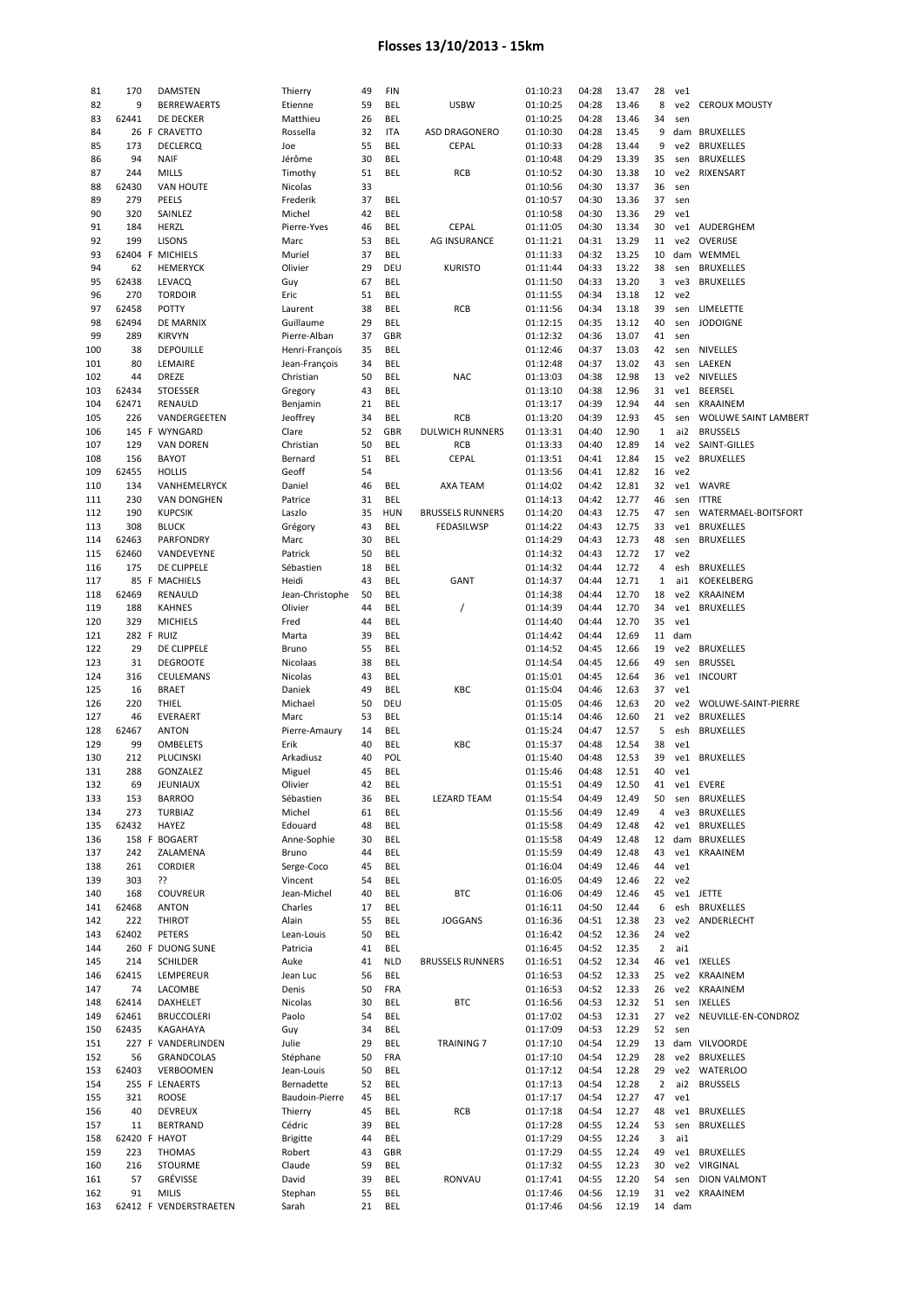| 164 | 194           | LEFEBVRE                  | Olivier        | 45 | <b>BEL</b> |                         | 01:17:48 | 04:56 | 12.19 | 50             | ve1 | <b>BRUXELLES</b>           |
|-----|---------------|---------------------------|----------------|----|------------|-------------------------|----------|-------|-------|----------------|-----|----------------------------|
| 165 | 307           | GENIN                     | Benoit         | 44 | BEL        | FEDASILWSP              | 01:17:59 | 04:57 | 12.16 | 51             | ve1 | <b>BRUXELLES</b>           |
| 166 | 62416         | CHARASSON                 | Olivier        | 38 | BEL        |                         | 01:17:59 | 04:57 | 12.16 | 55             | sen | ANDERLECHT                 |
| 167 | 45            | EVERAERT                  |                | 32 | BEL        |                         | 01:18:01 | 04:57 | 12.15 | 56             |     | <b>BRUXELLES</b>           |
|     |               |                           | Christophe     |    |            |                         |          |       |       |                | sen |                            |
| 168 | 201           | <b>MAHAUX</b>             | Sébastien      | 34 | BEL        |                         | 01:18:14 | 04:58 | 12.12 | 57             | sen | <b>BRUXELLES</b>           |
| 169 | 42            | <b>DODDS</b>              | Michael        | 55 | GBR        | <b>DULWICH RUNNERS</b>  | 01:18:17 | 04:58 | 12.11 | 32             | ve2 | <b>BRUSSELS</b>            |
| 170 | 62429         | <b>IAROSSI</b>            | Daniel         | 55 | <b>ITA</b> |                         | 01:18:23 | 04:58 | 12.09 | 33             | ve2 | RHODE-SAINT-GENÈSE         |
| 171 | 141           | <b>VIVIER</b>             | Maxime         | 16 | BEL        |                         | 01:18:27 | 04:58 | 12.09 | $\overline{7}$ | esh | <b>HEVILLERS</b>           |
| 172 |               | 342 F BODART              | Anne           | 41 | BEL        |                         | 01:18:27 | 04:58 | 12.08 | 4              | ai1 | LASNE                      |
| 173 | 225           | VAN DE KEERE              | Xavier         | 54 | BEL        |                         | 01:18:30 | 04:59 | 12.08 | 34             | ve2 | <b>KRAAINEM</b>            |
| 174 | 169           | DAMAS                     | Mathieu        | 28 | BEL        |                         | 01:18:32 | 04:59 | 12.07 | 58             | sen | <b>BRUXELLES</b>           |
| 175 | 254           | <b>TAMRI</b>              | Hassan         | 47 | BEL        | <b>JOGGANS</b>          | 01:18:33 | 04:59 | 12.07 | 52             | ve1 |                            |
|     |               | 93 F MORVAN               |                |    |            | RCB                     |          |       |       | 5              | ai1 |                            |
| 176 |               |                           | Sabine         | 46 | FRA        |                         | 01:18:35 | 04:59 | 12.06 |                |     | <b>BRUXELLES</b>           |
| 177 |               | 192 F LATERRE             | Emmanuelle     | 47 | BEL        | <b>JCPMF</b>            | 01:18:36 | 04:59 | 12.06 | 6              | ai1 | <b>BRUXELLES</b>           |
| 178 | 315           | CAMARA                    | Ibrahim        | 21 | GNB        | FEDASILWSP              | 01:18:42 | 04:59 | 12.05 | 59             | sen | <b>BRUXELLES</b>           |
| 179 | 67            | <b>JACQUIN</b>            | Charles        | 27 | <b>FRA</b> |                         | 01:18:47 | 05:00 | 12.03 | 60             | sen | EGHEZÉE                    |
| 180 | 62417         | PADOVANO                  | Quentin        | 31 | <b>BEL</b> | CEPAL                   | 01:19:04 | 05:01 | 11.99 | 61             | sen | <b>BRUXELLES</b>           |
| 181 | 152           | ANGÉLY                    | Gaëtan         | 66 | BEL        | <b>WATERLOO RUNNER</b>  | 01:19:20 | 05:02 | 11.95 | 5              | ve3 | <b>WATERLOO</b>            |
| 182 | 163           | <b>BRUNET</b>             | Bernard        | 47 | FRA        |                         | 01:19:47 | 05:03 | 11.88 | 53             | ve1 | <b>WOLUWE SAINT PIERRE</b> |
| 183 | 266           | <b>VAN DYCK</b>           | Vincent        | 42 | BEL        |                         | 01:19:54 | 05:04 | 11.87 | 54             | ve1 | <b>VILVOORDE</b>           |
| 184 | 330           | MOMAL                     | Manuel         | 52 | BEL        |                         | 01:20:01 | 05:04 | 11.85 | 35             | ve2 |                            |
|     |               |                           |                |    |            |                         |          |       |       |                |     |                            |
| 185 | 269           | <b>LONDES</b>             | Didier         | 44 | BEL        | <b>WATERLOO RUNNER</b>  | 01:20:04 | 05:05 | 11.84 | 55             | ve1 | <b>WATERLOO</b>            |
| 186 | 241           | WIJNEN                    | Luc            | 52 | <b>BEL</b> | <b>RIWA</b>             | 01:20:10 | 05:05 | 11.83 | 36             | ve2 | LIMELETTE                  |
| 187 | 62418         | MATHIEU                   | Christian      | 38 | BEL        |                         | 01:20:18 | 05:05 | 11.81 | 62             | sen |                            |
| 188 | 36            | <b>DELFOSSE</b>           | Bernard        | 61 | BEL        | RCB                     | 01:20:31 | 05:06 | 11.78 | 6              | ve3 | AUDERGHEM                  |
| 189 |               | 239 F VONTSCHURTSCHENTHAW | Katharina      | 31 | DEU        |                         | 01:20:33 | 05:06 | 11.77 | 15             | dam | <b>BRUXELLES</b>           |
| 190 | 28            | <b>DAUWE</b>              | Jean-Marc      | 39 | BEL        |                         | 01:20:38 | 05:07 | 11.76 | 63             | sen | WOLUWE SAINT LAMBERT       |
| 191 |               | 60 F GUNNS                | Clare          | 35 | GBR        |                         | 01:20:49 | 05:07 | 11.73 | 16             | dam | <b>BRUSSELS</b>            |
|     |               |                           |                |    |            |                         |          |       |       | 37             |     |                            |
| 192 | 27            | DANIEL                    | Nottebart      | 57 |            |                         | 01:21:08 | 05:09 | 11.69 |                | ve2 |                            |
| 193 | 294           | GERARD                    | Jean-Yves      | 37 | BEL        |                         | 01:21:12 | 05:09 | 11.68 | 64             | sen | JAMBES                     |
| 194 | 292           | <b>GONZALEZ Garcia</b>    | Isaac          | 42 | BEL        |                         | 01:21:14 | 05:09 | 11.67 | 56             | ve1 |                            |
| 195 | 293           | <b>VAN ROOK</b>           | Daniel         | 63 | <b>BGR</b> |                         | 01:21:17 | 05:09 | 11.66 | 7              | ve3 |                            |
| 196 |               | 18 F CALUWAERTS           | Nathalie       | 39 | BEL        |                         | 01:21:20 | 05:09 | 11.66 | 17             |     | dam BRUXELLES              |
| 197 | 96            | <b>NOOTENS</b>            | Pascal         | 49 | BEL        | <b>BTC</b>              | 01:21:22 | 05:09 | 11.65 | 57             | ve1 | <b>BRUXELLES</b>           |
| 198 | 62448         | <b>DECAMPS</b>            | Rudy           | 49 | BEL        |                         | 01:21:23 | 05:10 | 11.65 | 58             | ve1 | <b>OBAIX</b>               |
| 199 | 150           | ALQUEZAR                  | Jesus          | 40 | ESP        |                         | 01:21:26 | 05:10 | 11.64 | 59             | ve1 | <b>BRUXELLES</b>           |
| 200 | 65            | <b>HIRIART</b>            | Xavier         | 53 | <b>FRA</b> |                         | 01:21:36 | 05:10 | 11.62 | 38             | ve2 | SCHAERBEEK                 |
|     |               |                           |                |    |            |                         |          |       |       |                |     |                            |
| 201 | 5             | <b>BAUWENS</b>            | Dirk           | 59 | BEL        | <b>KBC TEAM</b>         | 01:21:38 | 05:10 | 11.61 | 39             | ve2 |                            |
| 202 |               | 2 F ALEXANDRE             | Francoise      | 58 | BEL        | MYSTÈRE                 | 01:21:47 | 05:11 | 11.59 | 3              | ai2 | <b>VEDRIN</b>              |
| 203 | 237           | <b>VIDICK</b>             | Jean-Luc       | 60 | BEL        | CACE                    | 01:21:47 | 05:11 | 11.59 | 8              | ve3 | <b>BRUXELLES</b>           |
| 204 | 274           | <b>FONTAINE</b>           | Bernard        | 50 | BEL        |                         | 01:21:47 | 05:11 | 11.59 | 40             | ve2 | WOLUWÉ-SAINT-PIERRE        |
| 205 | 63            | <b>HEMERYCK</b>           | Pierre         | 57 | BEL        | <b>KURISTO</b>          | 01:22:09 | 05:12 | 11.54 | 41             | ve2 | <b>BRUXELLES</b>           |
| 206 | 250           | PAUELS                    | Johan          | 53 | BEL        |                         | 01:22:17 | 05:13 | 11.52 | 42             | ve2 | EDEGEM                     |
| 207 | 319           | TEICHMANN                 | Paul           | 54 | BEL        |                         | 01:22:19 | 05:13 | 11.52 | 43             |     | ve2 TERVUREN               |
| 208 | 202 F         | <b>BLONDEEL</b>           | Marjon         | 27 | BEL        |                         | 01:22:22 | 05:13 | 11.51 | 18             |     | dam AUDERGHEM              |
|     | 205           |                           |                |    | <b>BEL</b> |                         |          |       |       |                |     |                            |
| 209 |               | <b>MOMMAERTS</b>          | Jo             | 72 |            | RCB                     | 01:22:33 | 05:14 | 11.48 | $\mathbf{1}$   | ve4 | AUDERGHEM                  |
| 210 | 62493         | <b>VERBIEST</b>           | Wouter         | 30 | BEL        |                         | 01:22:41 | 05:14 | 11.47 | 65             | sen |                            |
| 211 | 143           | WARNAU                    | Yannick        | 27 | BEL        | ENJAMBEE                | 01:22:45 | 05:15 | 11.46 | 66             | sen | <b>DROGENBOS</b>           |
| 212 | 82            | LERDA                     | Federico       | 37 | ITA        | ASD DRAGONERO           | 01:22:48 | 05:15 | 11.45 | 67             | sen | <b>FARGES</b>              |
| 213 |               | 62473 F WILDMAN           | Claude         | 49 | BEL        |                         | 01:22:59 | 05:16 | 11.42 | 7              | ai1 | KRAAINEM                   |
| 214 | 55            | GONZALEZ                  | Jose           | 69 | ESP        | <b>KURISTO</b>          | 01:23:15 | 05:17 | 11.39 | 9              | ve3 | SAINT-GILLES               |
| 215 | 47            | FALLET                    | Gilles         | 60 | FRA        | RCB                     | 01:23:30 | 05:18 | 11.35 | 10             | ve3 | <b>BRUXELLES</b>           |
| 216 | 62482         | <b>MICHEL</b>             | Olivier        | 32 | BEL        |                         | 01:23:36 | 05:18 | 11.34 | 68             |     | sen LIMELETTE              |
|     | 50            |                           | Patrick        |    | <b>BEL</b> | <b>BTC</b>              | 01:23:39 |       | 11.33 | 44             |     | ve2 BRUXELLES              |
| 217 |               | <b>FRANSEN</b>            |                | 50 |            |                         |          | 05:18 |       |                |     |                            |
| 218 |               | 139 F VERGNET             | Hélène         | 29 | FRA        | RCB                     | 01:23:47 | 05:19 | 11.32 | 19             |     | dam WATERMAEL              |
| 219 | 189           | <b>KRUPA</b>              | Matthias       | 44 | BEL        |                         | 01:23:51 | 05:19 | 11.31 | 60             |     | ve1 BRUXELLES              |
| 220 | 68            | JAUME                     | Alain          | 67 | FRA        | LA RASANTE              | 01:23:54 | 05:19 | 11.30 | 11             | ve3 | <b>BRUXELLES</b>           |
| 221 |               | 62411 F VOLKAERITS        | Christine      | 43 | BEL        |                         | 01:23:54 | 05:19 | 11.30 | 8              | ai1 |                            |
| 222 | 123           | VANCRAENENBROECK          | Bart           | 28 | BEL        | <b>KBC TEAM</b>         | 01:24:22 | 05:21 | 11.24 | 69             | sen |                            |
| 223 |               | 53 F GOESEELS             | Severine       | 25 | BEL        |                         | 01:24:27 | 05:21 | 11.23 | 20             | dam | <b>BRUXELLES</b>           |
| 224 |               | 200 F MAHAUX              | Anne-Christine | 37 | BEL        |                         | 01:24:28 | 05:21 | 11.23 | 21             | dam | OVERIJSE                   |
| 225 | 264           | <b>BAIKRICH</b>           | Guy            | 68 | BEL        |                         | 01:24:34 | 05:22 | 11.21 | 12             | ve3 |                            |
| 226 |               | 121 F VAN BASTELAERE      | Els            | 47 | BEL        | <b>KBC TEAM</b>         | 01:24:43 | 05:22 | 11.19 | 9              | ai1 |                            |
|     |               |                           |                |    |            |                         |          |       |       |                |     |                            |
| 227 | 287           | <b>CITRON</b>             | Peter          | 44 | GBR        |                         | 01:24:45 | 05:22 | 11.19 | 61             |     | ve1 BRUSSELS               |
| 228 |               | 286 F LEENTJENS           | Christel       | 45 | <b>BEL</b> |                         | 01:24:46 | 05:22 | 11.19 | 10             | ai1 | SAINT-MARTIN               |
| 229 |               | 197 F LIEVREMONT          | Delphine       | 38 | BEL        |                         | 01:24:54 | 05:23 | 11.17 | 22             |     | dam BRUXELLES              |
| 230 |               | 165 F CARBONNELLE         | Marianne       | 26 | BEL        |                         | 01:25:03 | 05:23 | 11.15 | 23             |     | dam BRUXELLES              |
| 231 | 166           | CARBONNELLE               | Yves           | 45 | <b>BEL</b> |                         | 01:25:16 | 05:24 | 11.12 | 62             | ve1 | <b>BRUXELLES</b>           |
| 232 |               | 6 F BEAUDUIN              | Bénédicte      | 42 | BEL        |                         | 01:25:24 | 05:25 | 11.10 | 11             | ai1 | WEZEMBEEK-OPPEM            |
| 233 | 62422         | JANSSENS                  | Dries          | 31 | BEL        |                         | 01:25:28 | 05:25 | 11.09 | 70             | sen |                            |
|     |               |                           |                |    |            |                         |          |       |       |                |     |                            |
| 234 | 62485         | <b>JONES</b>              | Owen           | 54 | GBR        |                         | 01:25:31 | 05:25 | 11.09 | 45             | ve2 | <b>WOLUWE SAINT PIERRE</b> |
| 235 |               | 296 F BASTISTA            |                | 39 | <b>NLD</b> |                         | 01:25:41 | 05:26 | 11.07 | 24             | dam |                            |
| 236 | 177           | <b>DUBOIS</b>             | Loic           | 13 |            | RCBT                    | 01:25:49 | 05:26 | 11.05 | 8              | esh | <b>BRUXELLES</b>           |
| 237 | 267           | <b>HUYSEGOMS</b>          | Joost          | 47 | <b>BEL</b> |                         | 01:25:50 | 05:26 | 11.05 | 63             | ve1 |                            |
| 238 |               | 24 F COSSATO              | Diana          | 36 | <b>ITA</b> | <b>BRUSSELS RUNNERS</b> | 01:25:50 | 05:26 | 11.05 | 25             | dam | <b>BRUXELLES</b>           |
| 239 | 283           | <b>FORTUNA</b>            | Sabastien      | 31 | BEL        |                         | 01:26:01 | 05:27 | 11.02 | 71             | sen |                            |
| 240 | 107           | <b>ROLLING</b>            | Bruno          | 49 | FRA        |                         | 01:26:01 | 05:27 | 11.02 | 64             | ve1 | <b>BRUXELLES</b>           |
| 241 | 305           | <b>SCHURGERS</b>          | Nicolas        | 36 | BEL        |                         | 01:26:03 | 05:27 | 11.02 | 72             | sen |                            |
|     |               |                           |                |    |            |                         |          |       |       |                |     |                            |
| 242 | 62480         | <b>SURQUIN</b>            | Jean-Luc       | 45 | BEL        |                         | 01:26:08 | 05:28 | 11.01 | 65             | ve1 |                            |
| 243 | 62436 F DEMOL |                           | Catherine      | 42 | <b>BEL</b> |                         | 01:26:09 | 05:28 | 11.00 | 12             | ai1 | <b>BRUXELLES</b>           |
| 244 |               | 62472 F RENAULD           | Marie          | 16 | BEL        |                         | 01:26:20 | 05:28 | 10.98 | $\mathbf{1}$   | esf | KRAAINEM                   |
| 245 | 231           | VANDOORNE                 | Michel         | 53 | BEL        |                         | 01:26:28 | 05:29 | 10.97 | 46             | ve2 | WEZEMBEEK-OPPEM            |
| 246 |               | 236 F VAN NIEUWEN         | Martine        | 54 | BEL        | <b>ANTILOB</b>          | 01:26:34 | 05:29 | 10.95 | 4              |     | ai2 LIMAL                  |
|     |               |                           |                |    |            |                         |          |       |       |                |     |                            |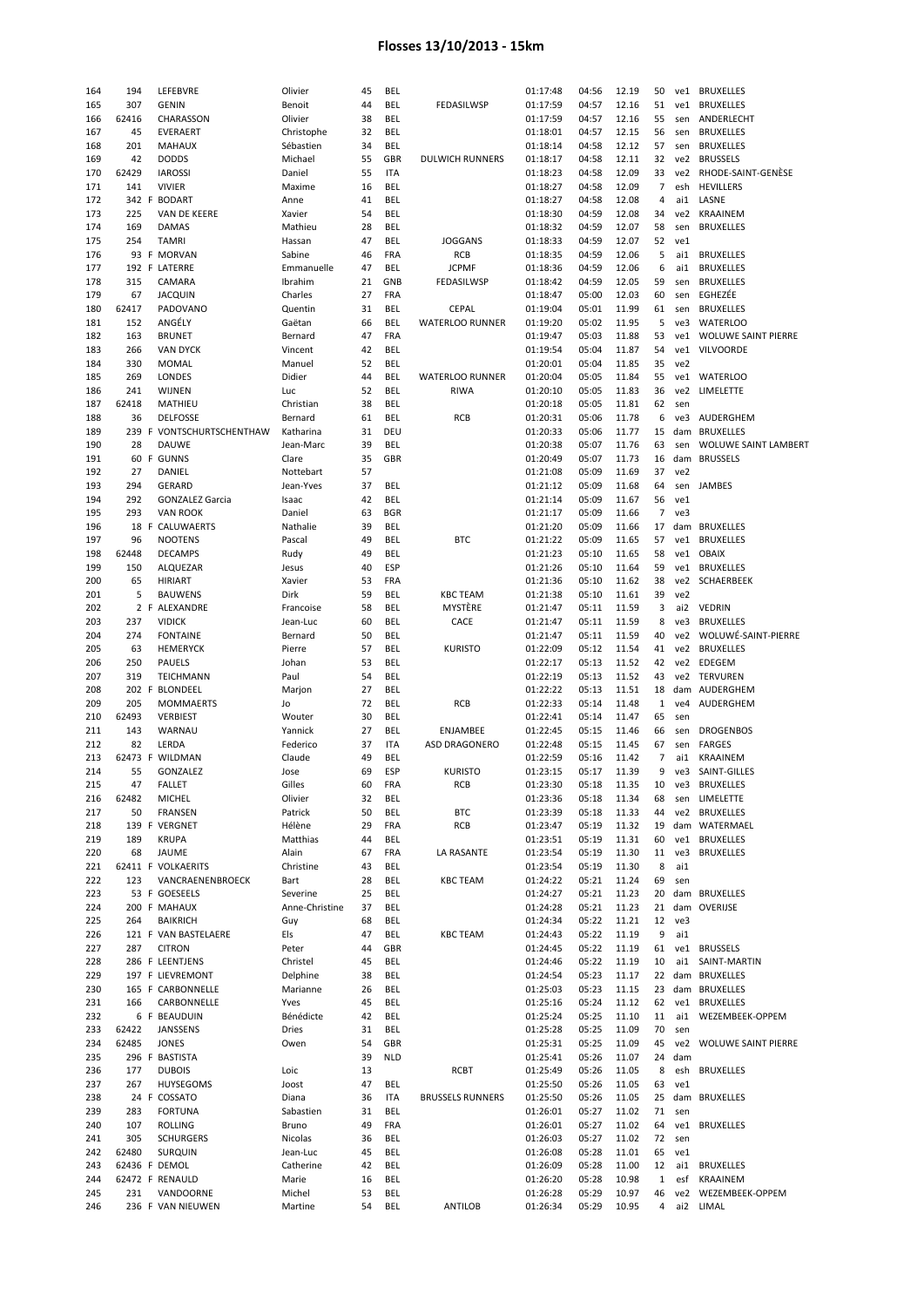| 247        | 62424 F CHRIS   |                       | Driesen        | 47       | <b>BEL</b>  |                         | 01:26:34             | 05:29          | 10.95        | 13           | ai1 |                             |
|------------|-----------------|-----------------------|----------------|----------|-------------|-------------------------|----------------------|----------------|--------------|--------------|-----|-----------------------------|
| 248        | 71              | <b>JOUTEUX</b>        | Cedric         | 31       | FRA         |                         | 01:26:43             | 05:30          | 10.93        | 73           | sen | WOLUWE SAINT LAMBERT        |
| 249        |                 | 62452 F SAUERTEIG     | Karin          | 42       | DEU         | <b>CEPAL</b>            | 01:26:44             | 05:30          | 10.93        | 14           | ai1 |                             |
| 250        | 113             | SOHY                  | Luc            | 49       | BEL         |                         | 01:26:45             | 05:30          | 10.93        | 66           | ve1 | <b>BOUSVAL</b>              |
| 251        | 114             | STANDAR               | Michael        | 57       | SWE         | <b>SVANVIK RC</b>       | 01:26:47             | 05:30          | 10.92        | 47           | ve2 | ETTERBEEK                   |
| 252        | 252             | PETIT                 | François       | 31       | <b>BEL</b>  |                         | 01:27:01             | 05:31          | 10.90        | 74           | sen | <b>BRUXELLES</b>            |
| 253        |                 | 34 F DELATTRE         | Isabelle       | 48       | <b>BEL</b>  |                         | 01:27:08             | 05:31          | 10.88        | 15           | ai1 | <b>BOUSVAL</b>              |
| 254        |                 | 70 F JORTAY           | Dominique      | 48       | <b>BEL</b>  |                         | 01:27:14             | 05:32          | 10.87        | 16           | ai1 | <b>BRUXELLES</b>            |
| 255        | 100             | ORIA                  | Samuel         | 34       | FRA         |                         | 01:27:20             | 05:32          | 10.86        | 75           | sen | WATERMÂËL-BOITSFORT         |
| 256        |                 | 341 F WILCOCK         | Ann-Marie      | 34       | AUS         | <b>BRUSSELS</b>         | 01:27:22             | 05:32          | 10.85        | 26           |     | dam BRUXELLES               |
| 257        |                 | 605 F COURCELLES      | Thérèse        | 51       | BEL         | <b>RIWA</b>             | 01:27:30             | 05:30          | 10.83        | 5            | ai2 | <b>JETTE</b>                |
| 258        |                 | 101 F OVERTUS         | Marie          | 28       | BEL         |                         | 01:27:36             | 05:33          | 10.82        | 27           |     | dam CRAINHEM                |
| 259        | 268             | <b>OVERTUS</b>        | Mathieu        | 32       | BEL         |                         | 01:27:36             | 05:33          | 10.82        | 76           | sen |                             |
| 260        |                 | 181 F GOFFAUX         | Virginie       | 46       | BEL         | <b>BRUSSELS RUNNERS</b> | 01:27:41             | 05:33          | 10.81        | 17           | ai1 | BRAINE-L'ALLEUD             |
| 261        |                 | 340 F REGHABI         | Maral          | 37       | BEL         |                         | 01:27:42             | 05:34          | 10.81        | 28           | dam |                             |
|            |                 |                       |                |          |             |                         |                      |                |              |              |     |                             |
| 262        | 62405           | <b>MUNOZ</b>          | Angel          | 54       | BEL         |                         | 01:27:44             | 05:34          | 10.81        | 48           | ve2 |                             |
| 263        | 183             | <b>HAUTFENNE</b>      | Jp             | 29       | <b>BEL</b>  |                         | 01:27:45             | 05:34          | 10.80        | 77           | sen | <b>KRAAINEM</b>             |
| 264        |                 | 217 F STOURME         | Muriel         | 26       | <b>BEL</b>  |                         | 01:28:03             | 05:35          | 10.77        | 29           |     | dam VIRGINAL                |
| 265        | 49              | <b>FORTIN</b>         | Xavier         | 38       | <b>BEL</b>  |                         | 01:28:07             | 05:35          | 10.76        | 78           | sen | <b>BRUXELLES</b>            |
| 266        | 128             | VANDERSTRATEN         | Nicolas        | 37       | BEL         |                         | 01:28:07             | 05:35          | 10.76        | 78           | sen | LIMELETTE                   |
| 267        | 262             | <b>D'HONT</b>         | Daniel         | 56       | BEL         |                         | 01:28:08             | 05:35          | 10.76        | 49           | ve2 |                             |
| 268        | 256             | KIN                   | Georges        | 71       | BEL         |                         | 01:28:12             | 05:35          | 10.75        | 2            | ve4 | <b>BRUXELLES</b>            |
| 269        | 130             | VANELSLSANDER         | Rinus          | 51       | BEL         |                         | 01:28:23             | 05:36          | 10.73        | 50           | ve2 | <b>BRUXELLES</b>            |
| 270        | 116             | <b>SUYKERBUYK</b>     | Joeri          | 31       | BEL         |                         | 01:28:34             | 05:37          | 10.70        | 80           | sen | <b>GENT</b>                 |
| 271        | 62413           | DENOEL                | Paule          | 52       | <b>BEL</b>  |                         | 01:28:38             | 05:37          | 10.70        | 51           | ve2 | <b>BRUXELLES</b>            |
| 272        |                 | 88 F MAZZU            | Pasqualina     | 42       | BEL         |                         | 01:28:43             | 05:37          | 10.69        | 18           | ai1 | MONTIGNY LE TILLEUL         |
| 273        | 33              | DELATTE               | Damien         | 45       | BEL         |                         | 01:28:45             | 05:37          | 10.68        | 67           | ve1 | BRAINE-L'ALLEUD             |
| 274        | 299             | <b>LODO</b>           | Georges        | 44       | BEL         |                         | 01:29:06             | 05:39          | 10.64        | 68           | ve1 |                             |
| 275        |                 | 62476 F DEMEUR        | Valerie        | 36       | BEL         |                         | 01:29:09             | 05:39          | 10.63        | 30           |     | dam BRUXELLES               |
|            | 302             |                       |                | 29       | BEL         |                         | 01:29:12             | 05:39          | 10.63        | 81           |     | <b>BRUXELLES</b>            |
| 276        |                 | VLOEBERGH             | Jean-Philippe  |          |             |                         |                      |                |              |              | sen |                             |
| 277        | 221             | VANDERSCHRICK         | Thierry        | 51       | <b>BEL</b>  |                         | 01:29:12             | 05:39          | 10.63        | 52           |     | ve2 DILBEEK                 |
| 278        | 304             | <b>MEUHM</b>          | Patrice        |          | BEL         |                         | 01:29:12             | 05:39          | 10.63        | $\mathbf{1}$ | XXX |                             |
| 279        | 243             | <b>D'HAYERE</b>       | David          | 29       | <b>BEL</b>  | ENJAMBEE                | 01:29:20             | 05:40          | 10.61        | 82           | sen | <b>DROGENBOS</b>            |
| 280        |                 | 106 F RINTA-LEBBAR    | Kaija          | 45       | <b>FIN</b>  |                         | 01:29:20             | 05:40          | 10.61        | 19           | ai1 | <b>BRUXELLES</b>            |
| 281        | 131             | <b>VAN EXTER</b>      | Tanguy         | 43       | BEL         |                         | 01:29:20             | 05:40          | 10.61        | 69           |     | ve1 STERREBEEK              |
| 282        |                 | 62408 F HÉNAULT       | Myriam         | 53       | BEL         |                         | 01:29:36             | 05:41          | 10.58        | 6            | ai2 | <b>BRAINE L'ALLEUD</b>      |
| 283        |                 | 7 F BEAUDUIN          | Patricia       | 41       | BEL         |                         | 01:29:59             | 05:42          | 10.54        | 20           | ai1 | WEZEMBEEK-OPPEM             |
| 284        |                 | 62474 F BARDONE       | Laura          | 48       | <b>ITA</b>  |                         | 01:30:02             | 05:42          | 10.53        | 21           | ai1 | <b>BRUXELLES</b>            |
| 285        | 21              | <b>CAPRON</b>         | Jeremy         | 25       | BEL         |                         | 01:30:08             | 05:43          | 10.52        | 83           | sen | <b>JETTE</b>                |
| 286        | 62462 F LEDANT  |                       | Caroline       | 27       | BEL         |                         | 01:30:26             | 05:44          | 10.48        | 31           |     | dam BRUXELLES               |
| 287        | 162             | <b>BRACKENIERS</b>    | Thierry        | 45       | BEL         |                         | 01:30:32             | 05:44          | 10.47        | 70           | ve1 | WOLUWÉ-SAINT-PIERRE         |
| 288        | 62447           | GRINNELL              | Guy            | 47       | BEL         |                         | 01:30:37             | 05:45          | 10.46        | 71           | ve1 |                             |
|            |                 |                       |                |          |             |                         |                      |                |              |              |     |                             |
|            |                 |                       |                |          |             |                         |                      |                |              |              |     |                             |
| 289        | 62406           | <b>LECERF</b>         | Jean-Luc       | 40       | BEL         |                         | 01:30:41             | 05:45          | 10.45        | 72           | ve1 | <b>BRUXELLES</b>            |
| 290        | 62459           | REVIRIEGO             | Paco           | 48       | ESP         |                         | 01:30:45             | 05:45          | 10.45        | 73           |     | ve1 BRUXELLES               |
| 291        | 10              | <b>BERTET</b>         | Arnaud         | 37       | <b>BEL</b>  |                         | 01:30:48             | 05:45          | 10.44        | 84           | sen | <b>ROSIERES</b>             |
| 292        | 126             | VANDENBRANDEN         | Dany           | 43       | <b>BEL</b>  |                         | 01:30:50             | 05:45          | 10.44        | 74           |     | ve1 JETTE                   |
| 293        |                 | 281 F ROZENBAUM       | Natacha        | 31       | BEL         |                         | 01:30:50             | 05:45          | 10.44        | 32           | dam |                             |
| 294        | 251             | PETIT                 | Pierre         | 35       | BEL         |                         | 01:30:59             | 05:46          | 10.42        | 85           | sen |                             |
| 295        | 245             | VELGHE                | Claude         | 49       | BEL         |                         | 01:31:10             | 05:47          | 10.40        | 75           | ve1 |                             |
| 296        | 62465           | FERNADEZ              | Jose           | 65       | BEL         |                         | 01:31:13             | 05:47          | 10.39        | 13           | ve3 |                             |
| 297        |                 | 193 F LECERF          | Pauline        | 27       | BEL         |                         | 01:31:14             | 05:47          | 10.39        | 33           |     | dam BRUXELLES               |
| 298        | 295             | <b>VELEV</b>          | Vladislav      | 38       | <b>BGR</b>  |                         | 01:31:15             | 05:47          | 10.39        | 86           | sen |                             |
| 299        | 62446           | DE PRIJCKER           | Tim            | 35       | BEL         |                         | 01:31:24             | 05:48          | 10.37        | 87           | sen | NIEL                        |
| 300        | 62449           | <b>DAEMS</b>          | Raf            | 35       | <b>BEL</b>  |                         | 01:31:26             | 05:48          | 10.37        | 88           | sen | <b>BRUXELLE</b>             |
| 301        | 43              | DOUTRELIGNE           | Hervé          | 53       | <b>RIWA</b> |                         | 01:31:35             | 05:48          | 10.35        | 53           |     | ve2 GENVAL                  |
| 302        | 234             | <b>VAN LAETHEM</b>    | Guy            | 50       | <b>BEL</b>  | <b>RIWA</b>             | 01:31:36             | 05:48          | 10.35        | 54           |     | ve2 LA HULPE                |
| 303        | 108             | ROSENBAUM             | Ivan           | 62       | BEL         | RCB                     | 01:31:40             | 05:49          | 10.34        | 14           |     | ve3 BRUXELLES               |
| 304        | 290             | SNELS                 | Tom            | 39       | BEL         |                         | 01:31:50             | 05:49          | 10.32        | 89           | sen | <b>BRUXELLES</b>            |
| 305        | 172             | DE BORMAN             | Renaud         | 45       | BEL         |                         | 01:31:54             | 05:49          | 10.32        | 76           |     | ve1 WEZEMBEEK-OPPEM         |
| 306        | 62428           | <b>CRISTOVAO</b>      | Alfredo        | 59       | PRT         | <b>STRESS</b>           | 01:32:03             | 05:50          | 10.30        | 55           |     | ve2 BRUXELLES               |
| 307        | 151             | <b>ALVES</b>          | Louis-Philippe | 48       | BEL         |                         | 01:32:19             | 05:51          | 10.27        | 77           |     | ve1 EVERE                   |
|            |                 |                       |                |          |             |                         |                      |                |              |              |     |                             |
| 308        | 102             | PERREMANS             | Marc           | 62       | <b>BEL</b>  |                         | 01:32:36             | 05:52          | 10.24        | 15           | ve3 | <b>COURT SAINT ETIENNE</b>  |
| 309        |                 | 4 F BALTOFSKI         | Kita           | 43       | BEL         | RCB                     | 01:32:37             | 05:52          | 10.24        | 22           |     | ai1 EVERE                   |
| 310        |                 | 72 F KEMP             | Michelle       | 45       | GBR         |                         | 01:32:41             | 05:52          | 10.23        | 23           |     | ai1 OVERIJSE                |
| 311        |                 | 59 F GUILLOU          | Anne           | 42       | <b>FRA</b>  |                         | 01:33:35             | 05:56          | 10.13        | 24           |     | ai1 OVERIJSE                |
| 312        |                 | 164 F CABUY           | Joëlle         | 45       | BEL         |                         | 01:34:03             | 05:58          | 10.08        | 25           | ai1 | <b>BRUXELLES</b>            |
| 313        |                 | 206 F MONS            | Muriel         | 46       | BEL         |                         | 01:34:03             | 05:58          | 10.08        | 26           | ai1 | <b>INCOURT</b>              |
| 314        | 147             | <b>ADROVER</b>        | Marc           | 28       | FRA         |                         | 01:34:10             | 05:58          | 10.07        | 90           | sen | <b>BRUXELLES</b>            |
| 315        | 62443           | <b>VAN WETTER</b>     | Pierre         | 38       | <b>BEL</b>  |                         | 01:34:19             | 05:59          | 10.05        | 91           | sen |                             |
| 316        |                 | 86 F MANSY            | Michèle        | 45       | <b>BEL</b>  | <b>JOGGANS</b>          | 01:34:20             | 05:59          | 10.05        | 27           |     | ai1 BRUXELLES               |
| 317        |                 | 62477 F VAN ISACKER   | Catherine      |          |             |                         | 01:34:26             | 05:59          | 10.04        | 2            | XXX |                             |
| 318        |                 | 278 F DESCHUYTENEER   | Virginie       | 30       | BEL         |                         | 01:34:31             | 05:59          | 10.03        | 34           | dam |                             |
| 319        | 62407           | <b>BOUTRIAUX</b>      | Michael        | 35       | <b>BEL</b>  |                         | 01:34:37             | 06:00          | 10.02        | 92           |     | sen ISIERES                 |
| 320        | 62454           | PIERSON               | Antoine        | 33       |             |                         | 01:34:38             | 06:00          | 10.02        | 93           | sen |                             |
| 321        |                 | 78 F LEGRAND          | Mith           | 60       | <b>BEL</b>  |                         | 01:34:58             | 06:01          | 9.98         | 1            | ai3 | <b>COURT SAINT ETIENNE</b>  |
| 322        | 62427           | HÉRAUT                | Jean-Mary      | 56       | BEL         |                         | 01:35:08             | 06:02          | 9.97         | 56           | ve2 | LIMAL                       |
| 323        | 81              | LENDERS               | Thierry        | 50       | <b>BEL</b>  |                         | 01:35:15             | 06:02          | 9.95         | 57           | ve2 | BRUXELLES                   |
|            |                 |                       |                |          |             |                         |                      |                |              |              | ve1 |                             |
| 324        | 300             | <b>BIENERT</b>        | Michel         | 45       | <b>NLD</b>  |                         | 01:35:24             | 06:03          | 9.94         | 78           |     | BRAINE-L'ALLEUD             |
| 325        | 62470 F PLETIKA |                       | Martine        | 59       | BEL         |                         | 01:35:42             | 06:04          | 9.91         | 7            | ai2 |                             |
| 326        |                 | 138 F VERBOOMEN       | Jeanine        | 63       | BEL         | ZATEAM                  | 01:35:51             | 06:04          | 9.89         | 2            | ai3 | <b>BRUSSEL</b>              |
| 327        | 180             | <b>GARCIA BURGUES</b> | Julio          | 57       | ESP         |                         | 01:35:57             | 06:05          | 9.88         | 58           | ve2 | <b>BRUXELLES</b>            |
| 328<br>329 | 37<br>135       | DE MEY<br>VAN HOUTTE  | Jim<br>Gabriel | 51<br>67 | BEL<br>BEL  | AG RUNNING TEAM         | 01:36:42<br>01:37:21 | 06:08<br>06:10 | 9.80<br>9.74 | 59<br>16     |     | ve2 EDEGEM<br>ve3 BRUXELLES |